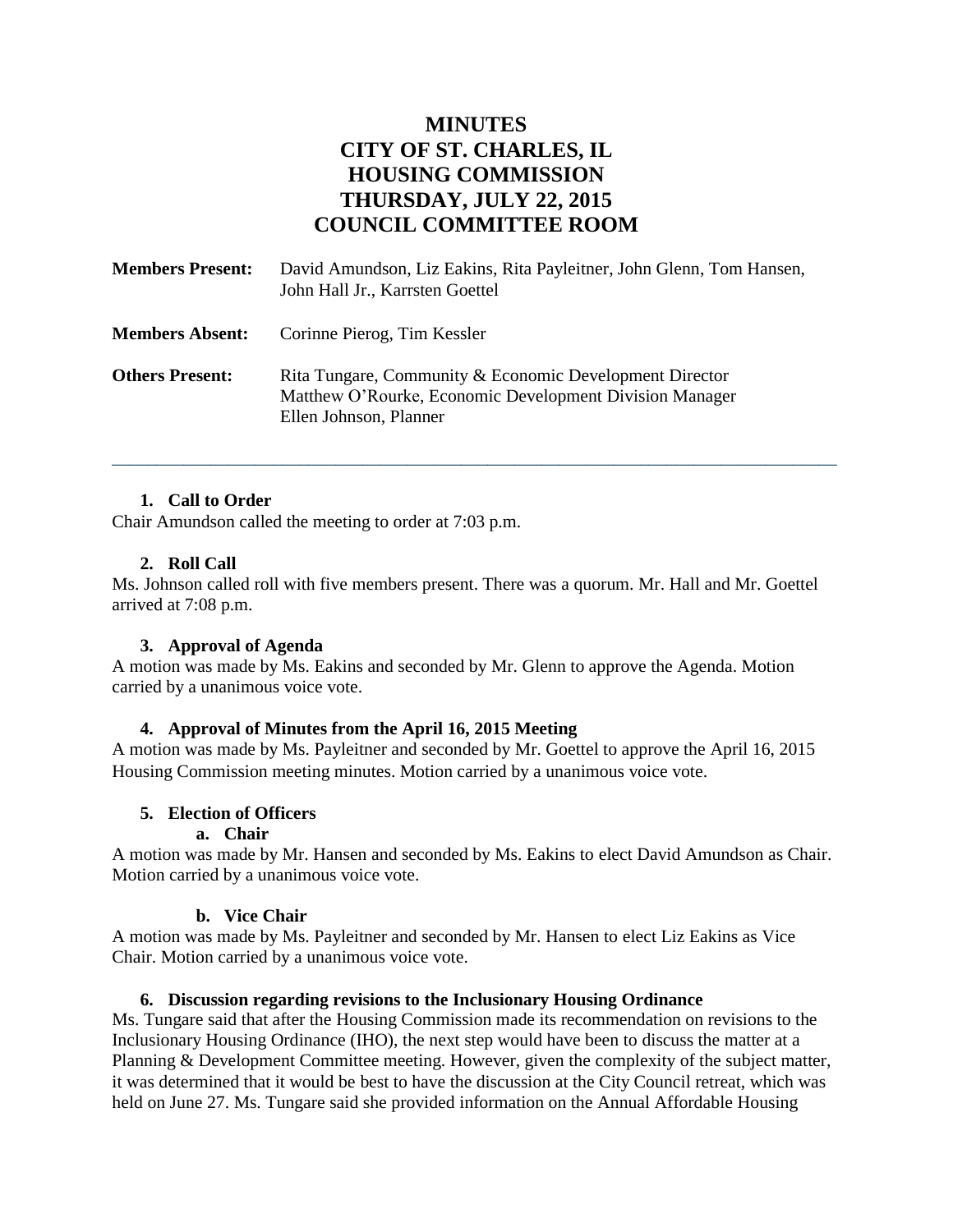Analysis, IHDA's methodology changes for calculating St. Charles' affordable housing share, and the Housing Commission's recommendation for revisions to the IHO. The Council appreciated the work the Commission has put forth and the proactive approach it has taken. They expressed support for going in the same direction the Housing Commission has been going in: to reactivate the IHO but in an amended form, acknowledging that the current ordinance can be burdensome for the development community. The Council provided some direction related to amendments to the IHO. Council would like flexibility in determining how the IHO requirements can be met, i.e. whether a developer should pay all fee in-lieu, split between fee in-lieu and on-site units, or all on-site units. They felt that flexibility would be warranted based on recognizing that affordable housing needs may change as years go on. Council said the fee in-lieu amount needs to be more practical. The current amount of \$104,500 is not practical, especially for large-scale developments. The Commission's recommended fee of \$78,700 is also too high. For a 500 unit development, the fee in-lieu would be \$2.9 million with the amended fee, which they felt was too high. Council did not provide a specific fee in-lieu amount. Council also suggested a cap to the fee in-lieu amount. One alderman suggested a cap of \$1 million. The Council also discussed how to start implementing the recommendations from the *Homes for a Changing Region* study, after the IHO is amended. Council expressed interest in establishing programs to get more affordable senior housing and rehab existing housing stock.

Ms. Payleitner said Ms. Tungare provided all of the options for the Council, including getting rid of the IHO altogether. By laying out the options, we got a good feel for where the Council stands. Council said they want the IHO, they just think some of the numbers are a little high, and they would also like more control.

Ms. Tungare explained that staff would like to get some feedback from the Housing Commission about Council's direction. After that, staff will draft an amendment to the IHO. The amendment will incorporate everything the Commission has discussed over the past few months. Staff will file an application for a General Amendment to the Zoning Ordinance, as required by state law. The amendment will be brought to the Housing Commission in August, and the Plan Commission public hearing will be held in September, followed by P&D Committee in September. The new ordinance should be in place by late September or early October.

Mr. Hansen asked about the process a developer of, for example, an 80 unit development, would go through, if the ordinance is in place, and how they are notified about the IHO requirements.

Ms. Tungare said most of the time if there is a development of that nature, they will contact the Community Development department and they will be directed to attend a pre-application meeting. That meeting involves representatives from all City departments that review development. Staff outlines the requirements for the applicant, including the IHO requirements. For small scale developments, the applicant may apply directly for a building permit, in which case the Building and Code Enforcement Division would inform them of the IHO requirements.

Mr. Hansen asked about the Housing Commission's role regarding the IHO and new developments.

Chair Amundson said the Commission does not review everything that comes through. We set up a structure that staff and Council administer.

Ms. Tungare said if a development complies with the IHO, the Commission does not have a role to play.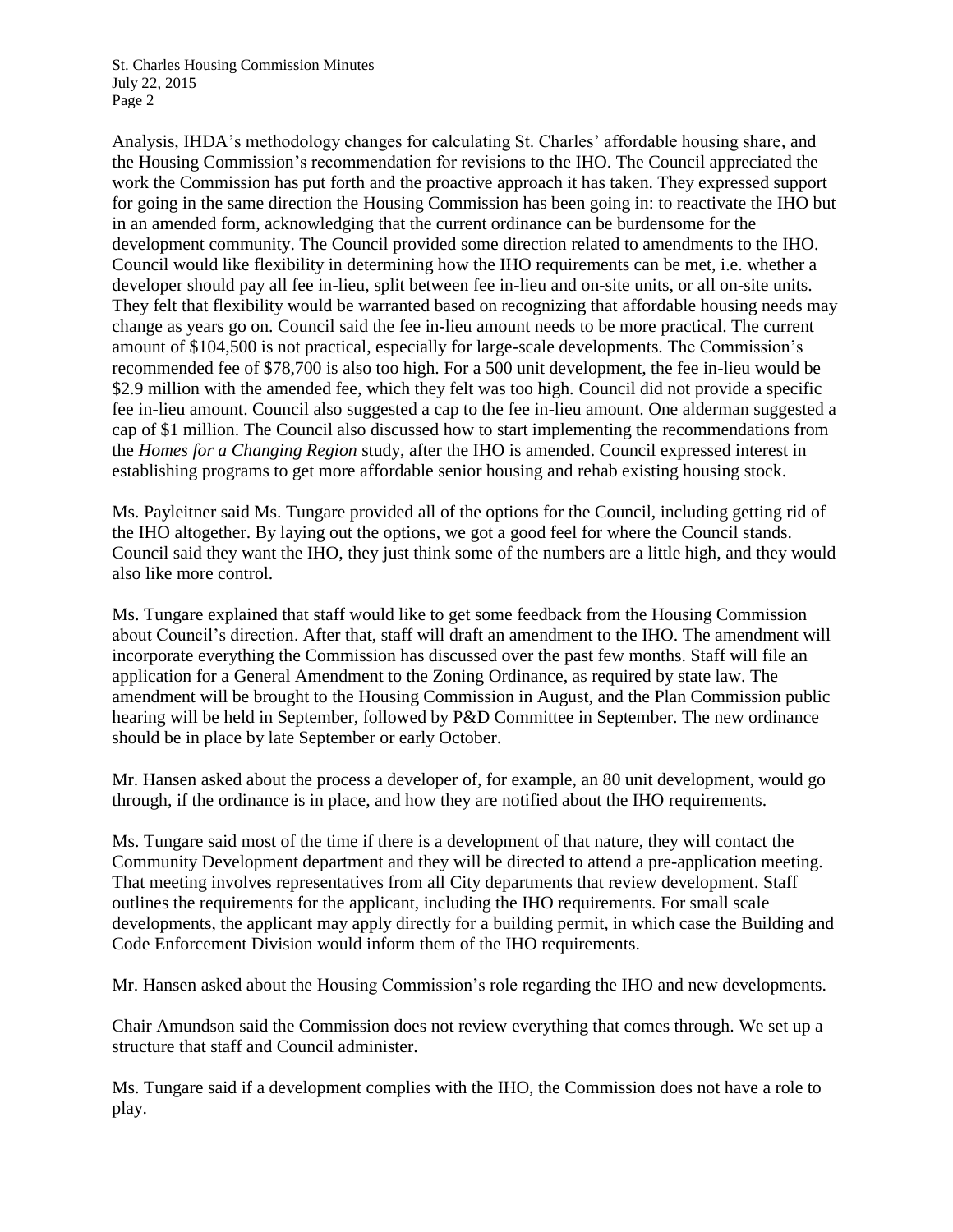Mr. O'Rourke said if the development meets the IHO, the proposal would go through Plan Commission. The IHO would not be discussed; there would simply be a line item in the staff report that says they meet the IHO, and how.

Ms. Tungare said if the IHO is amended to allow City Council and the Housing Commission to apply the IHO requirements on a case by case basis, based on objective criteria, then proposals may need to be brought back to the Housing Commission.

Mr. Hansen said he agrees with giving City Council flexibility in the ordinance, but he does not see the need for the Commission to get involved.

Ms. Tungare said the ordinance can be set up such that proposals go directly to Council and will not need to come before the Housing Commission.

Chair Amundson said the thought back when the IHO was established was that the Commission does not want to hold up the process. The Commission didn't want to get involved in administering how the ordinance was being played out. We recommend a tool kit and let staff and Council administer it.

Mr. Hansen asked if the IHO could include language that says, this is how you calculate the percentage of affordable housing every year.

Ms. Johnson said the percentage was going to come from the state's determination of the City's affordable housing share.

Mr. Glenn said \$2.9 million is not very much for a 500 unit development, and \$1 million will not provide many units.

Chair Amundson said capping the fee in-lieu at \$1 million penalizes smaller builders. If a developer builds a 500 or 700 unit development, they will effectively pay a 1% mark-up on units, but if they build 100 units and don't meet the cap, they will be paying a 2% or 3% mark-up for each unit. It is unfair to the smaller to mid-scale developer.

Mr. Hall said he doesn't know if a cap is needed. If it is, it needs to be very high. A \$1 million fee for 100 units is nothing.

Ms. Tungare said instead of capping the fee amount, maybe by reducing the fee in-lieu, the issue takes care of itself. Ms. Tungare said she thinks the cap was suggested by Council in response to the feeling that the fee is still too high.

Ms. Eakins said she is concerned about the statement in the memo that Council wants the ability to waive the requirements of the IHO.

Mr. Hansen said the fee in-lieu could be equated to what we could do with the money. We could use the money to make the down payment on an affordable unit for someone. If the value of an affordable unit is about \$145,000, we could do two 25% down payments if we collected \$72,500. The calculation would be the value of two affordable units, multiplied by 25%, for \$72,500, which would be the down payment for two units. If a developer gives the fee in-lieu for one unit,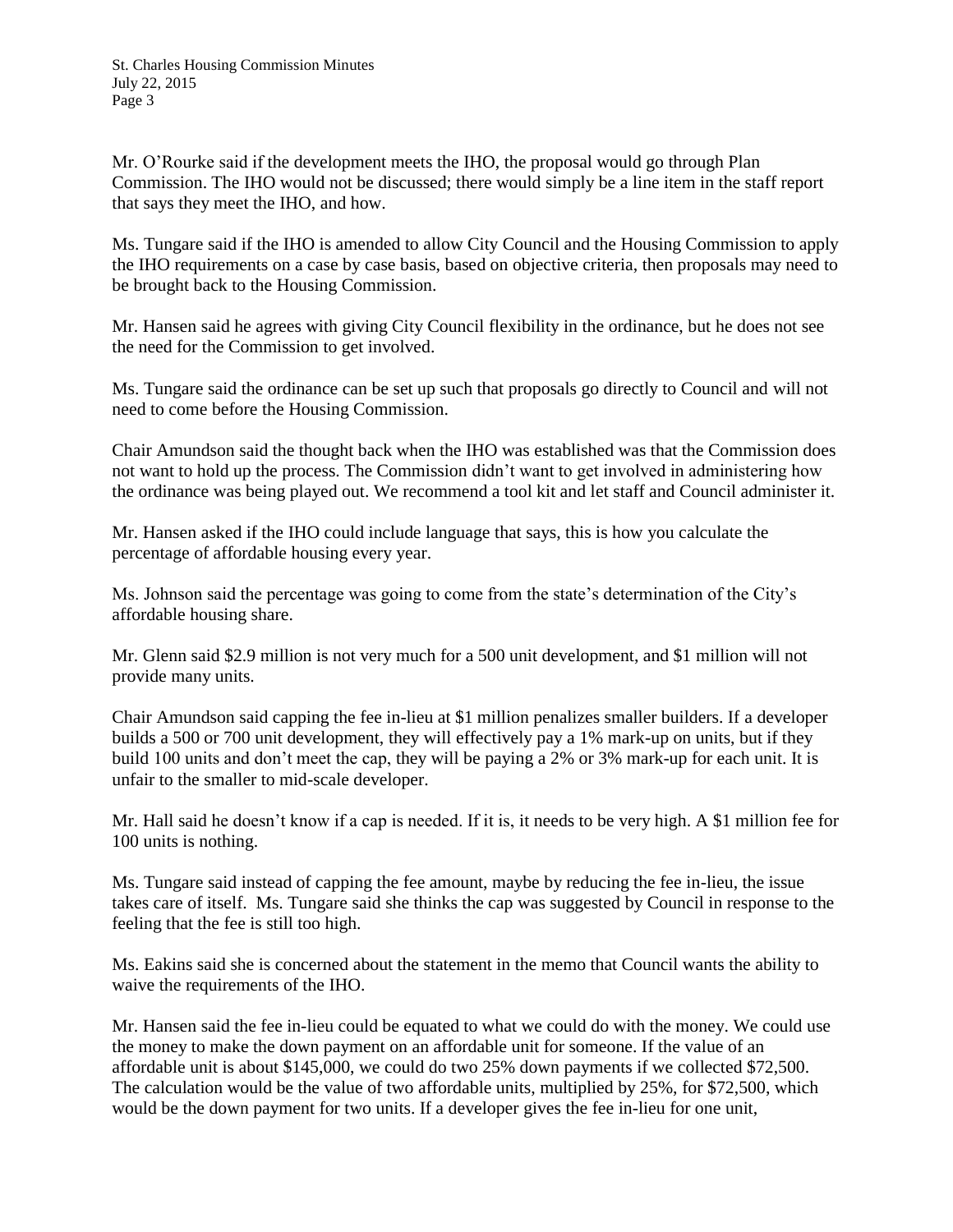theoretically we could then create two affordable units.

Mr. Hall said you have to look at it also from the perspective of a teardown. That amount will be seen like an impact fee. A fee per unit of \$6,000 to \$7,000 is palatable for a single teardown.

Chair Amundson said he likes Mr. Hansen's methodology because it puts an image to the fee: covering the down payment for two affordable units. It is about 10% under our previously suggested fee of \$78,700.

Commissioners expressed support for the proposed fee in-lieu of \$72,500 and methodology for calculating it.

Mr. Amundson said the fee in-lieu can change if the price of an affordable unit goes up; it's indexed. It probably will not be used to provide two down payments, but it is a relatable basis for coming up with the fee.

Chair Amundson said he hears consensus on the following:

- 1. There should not be a cap to the fee in-lieu.
- 2. The methodology to calculate the fee in-lieu would be the value of an affordable unit  $(145,000)$  x 2 x 25% = \$72,500, which is the down payment for two affordable units.

Commissioners expressed agreement on these two items.

Mr. Hansen explained the rationale behind a 25% down payment. It will be easier to get banks to take the risk if they are covering 75% vs. 80%. The buyers may have little credit history and high debt-to-income ratio.

Mr. Glenn said he likes that it is a formula that can change based on the current affordable unit price.

Ms. Eakins asked if the ordinance should state how often the calculation should be revisited.

Ms. Johnson said the affordable unit price came from IHDA's Exempt and Non-Exempt Local Governments update. IHDA has said they will do the update every five years.

Mr. Hansen said it could be written into the ordinance as, "IHDA's affordable housing value, currently \$145,000, x 2 x 25%". That way it can be changed when IHDA's number changes.

Chair Amundson said to make the ordinance very clear so that the fee can be updated by staff without going to Council, when the new number from IHDA is available.

Ms. Tungare asked for confirmation that the Commission does not want to get involved in terms of how the fee in-lieu is met for a particular development. Commissioners confirmed that it is up to the Council.

Chair Amundson brought up the idea of pulling the IHO out of the Zoning Ordinance and placing it in its own title within the City Code. That allows the IHO to be written a little bit differently and stops redundant review by the Plan Commission. Any changes to the IHO currently have to go before the Plan Commission, which means there are two citizen review boards looking over the same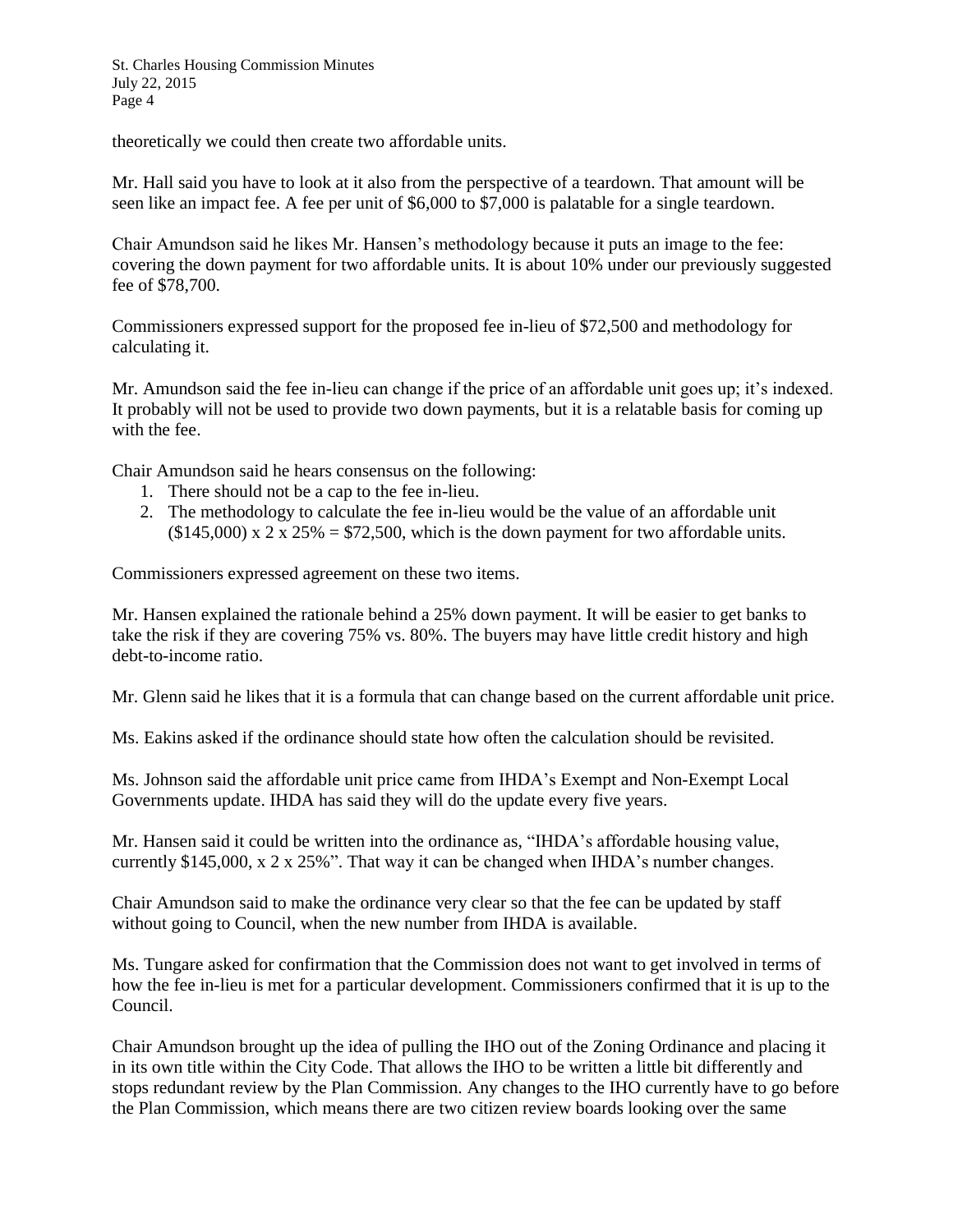documents, and it is not necessarily the Plan Commission's area of expertise. He would support pulling it out of the Zoning Ordinance, provided there is understanding that it applies to all residential developments. It streamlines the process and saves time and frustration.

Mr. Hall said he agrees, but said we need to make sure that the developer and the City cannot take out the requirements. There has to be a cap to the flexibility; the requirements need to be met in some way.

Ms. Tungare said there needs to be an objective basis for waiving the requirements. Currently there is some basis in the ordinance.

Mr. O'Rourke said the IHO was amended a few years ago in response to Lexington Club and the fact that they had a significant amount of environmental remediation that needed to be done. There is now an alternative approval process offered in the IHO. The developer must justify their inability to comply with the ordinance. There are specific criteria provided, such as the need for environmental remediation and unbuildable land. The financial hardship must be over 10% of the total project cost.

Commissioners stated they want to review the criteria at the next meeting.

Ms. Johnson asked if the Commission would want to review a development that is requesting to not meet the ordinance, based on the provided criteria.

Mr. Glenn said there are other ways to help a developer in a situation similar to Lexington Club, such as helping with the remediation, but the housing requirements do not need to be taken away.

Chair Amundson said he believes there is consensus that City Council should have the ability to determine how a developer should meet the ordinance, such as all fee in-lieu, all units, or a mixture of the two. Council should not have the ability to waive the requirements. Commissioners confirmed their agreement.

Commissioners agreed there should be some language in the ordinance that in very special circumstances, the Commission may review developer appeals.

Ms. Tungare said if there is a situation where a developer wants to appeal, the Commission would want to weigh in on that.

Mr. O'Rourke said for there to be an appeal, they must meet one of the criteria currently provided in the ordinance.

Ms. Tungare said staff will serve as gatekeepers; if the developer's proposal does not meet the criteria, staff will not move it forward to the Housing Commission.

Mr. Glenn said the current ordinance does not address the need for senior housing.

Mr. Tungare said that Council gave general feedback on the need for affordable senior housing. Once the IHO is in place, which is mechanism to collect the fee in-lieu, the Commission will devote time towards determining how we spend the fee in-lieu. That is the implementation phase.